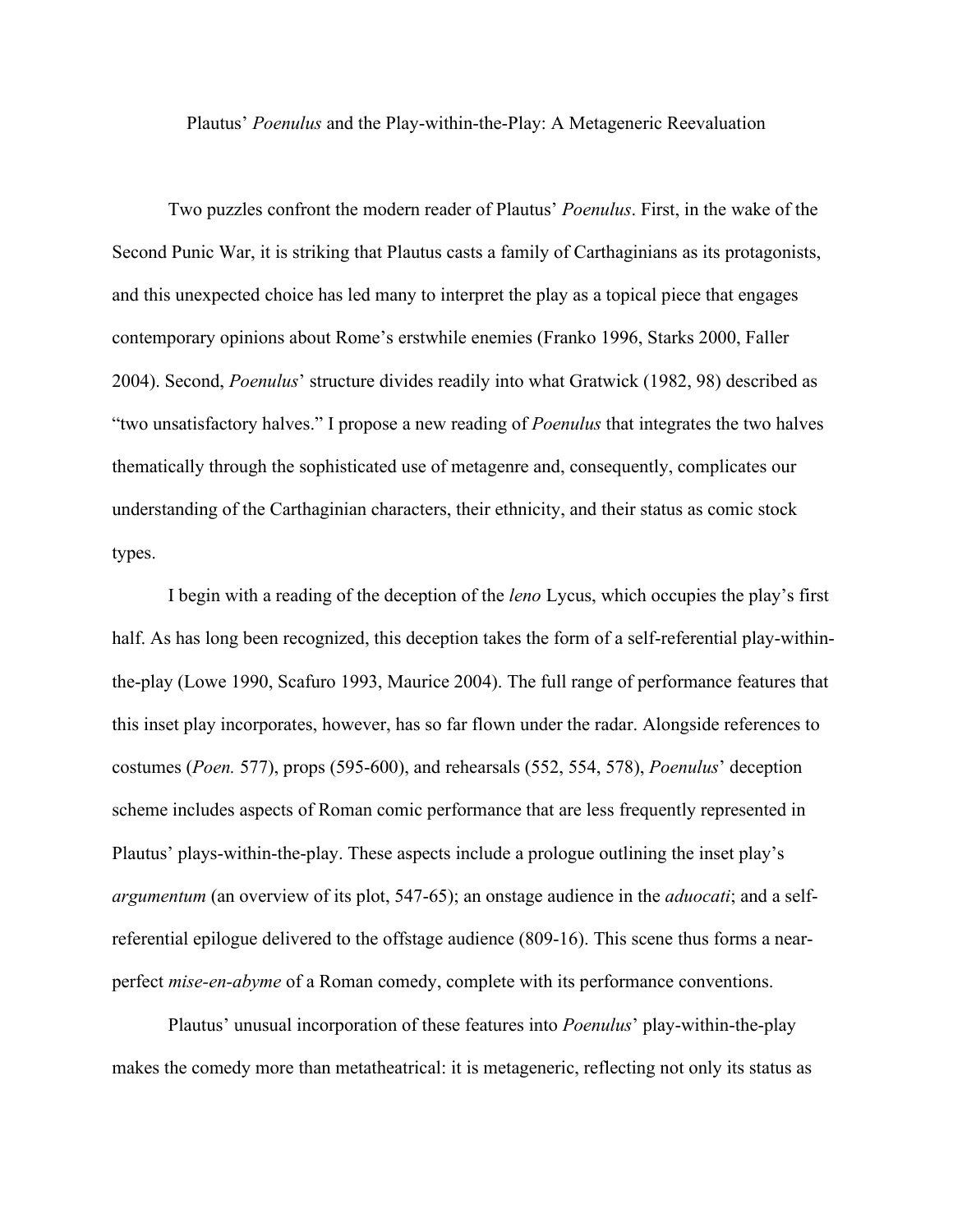performance, but its status as a Roman comedy specifically. Moreover, the deception of Lycus, with its perfect, self-conscious, and emphatic mirroring of comic conventions, implies that in Plautus' theater, conformity to generic norms is important; the successful scheme succeeds because it meets our generic expectations. Consequently, when Hanno enters just over a hundred lines later (*Poen.* 930), he takes the stage before an audience that has been primed to pay attention not only to what *Poenulus*' characters do, but also to how they uphold comic conventions.

I suggest that Plautus' placement of a large-scale metageneric commentary immediately before the introduction of the play's titular Carthaginian implies that comic conventions form at least as important a context for the play's interpretation as recent Roman history. Thus, I propose, it is only after we understand how Plautus' genre preconditions Hanno's representation that we can ask how and why Plautus' represented Carthaginians upon his Roman stage.

## Bibliography

- Faller, Stefan. 2004. "Punisches im Poenulus." In *Studien zu Plautus' Poenulus*, edited by Thomas Baier, 163-202. Tübingen: Gunter Narr Verlag.
- Franko, George F. 1996. "The Characterization of Hanno in Plautus' *Poenulus*." *AJPh* 117.3: 425-452.
- Gratwick, A. S. 1982. "Drama." In *The Cambridge History of Classical Literature, Vol. 2*, edited by E. J. Kenney and W. V. Clausen, 77-137. Cambridge: Cambridge University Press. Lindsay, W. M. 1904. *T. Macci Plauti Comoediae*. Oxford: Oxford University Press. Lowe, J. C. B. 1990. "Plautus' Choruses." *RhMfP* 133: 3/4. 274-297.